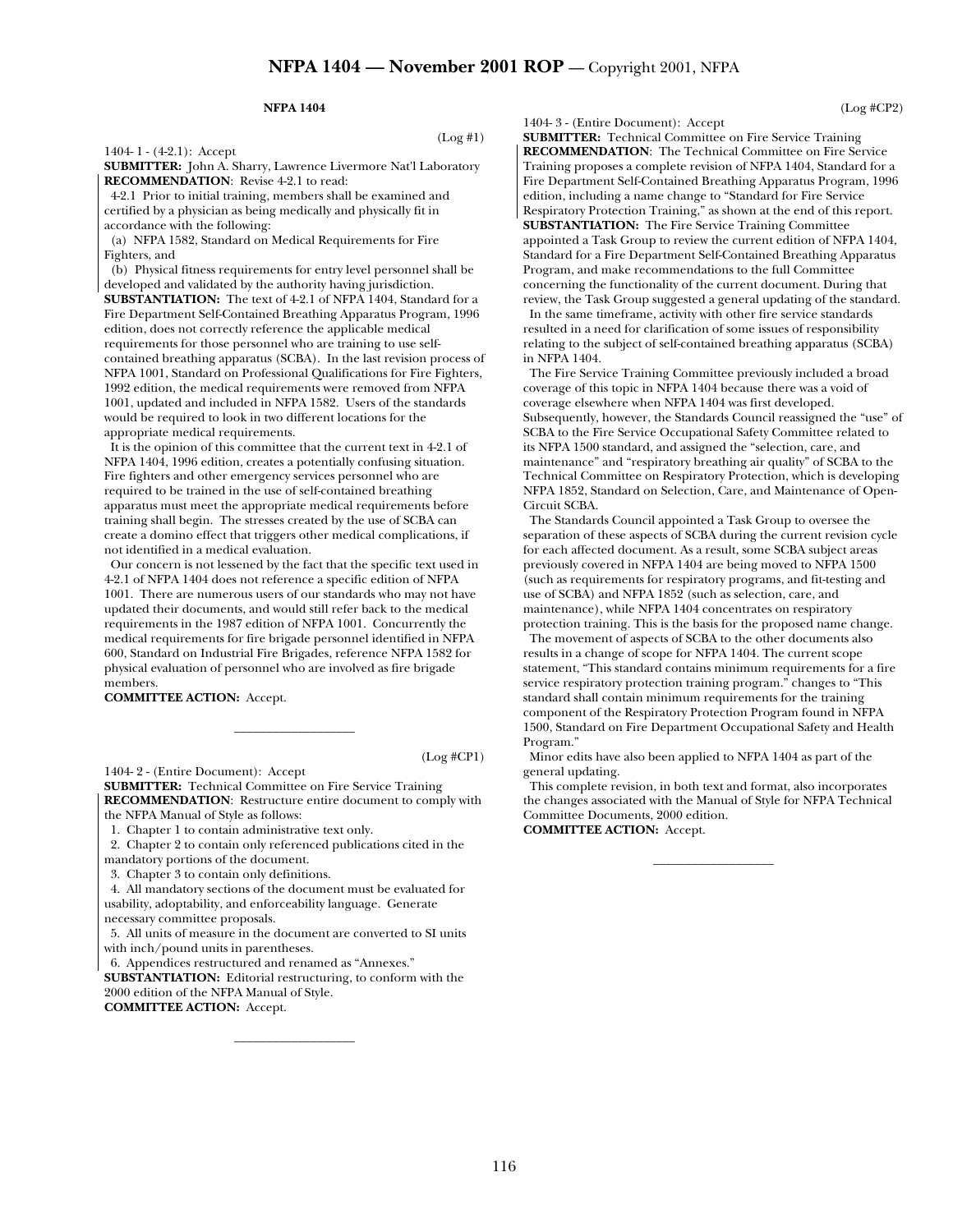# **NFPA 1404**

### **Standard for Fire Service Respiratory Protection Training**

#### **2002 Edition**

NOTICE: An asterisk (\*) following the number or letter designating a paragraph indicates that explanatory material on the paragraph can be found in Annex A.

 Information on referenced publications can be found in Chapter 2 and Annex B.

### **Chapter 1 Administration**

**1.1\* Scope.** This standard shall contain minimum requirements for the training component of the Respiratory Protection Program found in NFPA 1500, *Standard on Fire Department Occupational Safety and Health Program*.

**1.2\* Purpose.** The purpose of this standard shall be to specify the minimum requirements for respiratory protection training for the emergency response organization, including safety procedures for those involved in fire suppression, rescue, and related activities in a toxic or contaminated environment.

**1.2.1** The respiratory protection training program shall establish written operational policies and reinforce those policies through comprehensive training.

**1.2.2** This standard shall be used to support the requirement of 3.3.1 of NFPA 1001, *Standard for Fire Fighter Professional Qualifications*.

**1.2.3** The goal of achievement of these objectives shall be to help prevent accidents, injuries, and exposure to harmful environments and to help to develop an awareness of the critical importance of a respiratory protection program to the health and welfare of personnel who work in hazardous atmospheres.

**1.2.4** It shall be possible to achieve many of the performance objectives of this standard in a variety of ways.

# **1.3 Application.**

**1.3.1\*** These requirements shall be applicable to organizations providing fire suppression, fire training, rescue and respiratory protection equipment training, and other emergency services including public, military, and private fire departments and fire brigades that respond off-site.

**1.3.2** The use of self-contained breathing apparatus (SCBA) by fire fighters shall always be assumed to be in an atmosphere immediately dangerous to life or health (IDLH) because there is no way to predetermine those hazardous conditions, concentrations of toxic materials, or percentages of oxygen in air that exist in a fire environment, during initial overhaul (salvage) operations, or under other immediate emergency conditions involving spills or releases of chemicals or other toxic materials.

**1.3.3** Therefore, fire fighters shall be trained to use positive pressure SCBA with a minimum service life of 30 minutes anytime an IDLH atmosphere is possible.

**1.3.4** Nothing herein shall be intended to restrict any authority having jurisdiction from exceeding these minimum requirements.

#### **Chapter 2 Referenced Publications**

**2.1** The following documents or portions thereof are referenced within this standard and shall be considered part of the requirements of this document.

**2.1.1 NFPA Publications.** National Fire Protection Association, 1 Batterymarch Park, P.O. Box 9101, Quincy, MA 02269-9101.

NFPA 1001, *Standard for Fire Fighter Professional Qualifications,* 1997 edition.

NFPA 1041, *Standard for Fire Service Instructor Professional Qualifications,* 2002 edition.

NFPA 1403, *Standard on Live Fire Training Evolutions*, 2002 edition.

NFPA 1500, *Standard on Fire Department Occupational Safety and Health Program,* 1997 edition.

NFPA 1582, *Standard on Medical Requirements for Fire Fighters and Information for Fire Department Physicians*, 2000 edition.

NFPA 1852, *Standard on Selection, Care, and Maintenance of Open-Circuit Self-Contained Breathing Apparatus,* 2002 edition.

NFPA 1981, *Standard on Open-Circuit Self-Contained Breathing Apparatus for the Fire Service*, 2002 edition.

#### **2.1.2 Other Publications.**

**2.1.2.1 U.S. Government Publication.** U.S. Government Printing Office, Washington, DC 20402.

Title 42, *Code of Federal Regulations*, Part 84.

**Chapter 3 Definitions** 

**3.1 General.** 

**3.1.1** For the purpose of this standard, terms shall have the meanings stated in Section 3.3, General Definitions, unless modified by specific text within the mandatory requirements of this standard.

**3.1.2** Where terms are not defined in Section 3.3 General Definitions, those terms shall have the ordinary accepted meanings or the meaning that the text implies.

**3.1.3** Terms used in the present tense shall include the past and future tense, terms used in the masculine gender shall include the feminine and neuter, terms used in the singular shall include the plural, and terms used in the plural shall include the singular.

### **3.2 Official NFPA Definitions.**

**3.2.1\* Approved.** Acceptable to the authority having jurisdiction.

**3.2.2\* Authority Having Jurisdiction.** The organization, office, or individual responsible for approving equipment, an installation, or a procedure.

**3.2.3 Labeled.** Equipment or materials to which has been attached a label, symbol, or other identifying mark of an organization that is acceptable to the authority having jurisdiction and concerned with product evaluation that maintains periodic inspection of production of labeled equipment or materials and by whose labeling the manufacturer indicates compliance with appropriate standards or performance in a specified manner commanding officer or departmental official may be the authority having jurisdiction.

**3.2.4 Shall.** Indicates a mandatory requirement.

**3.2.5 Should.** Indicates a recommendation or that which is advised but not required.

**3.3 General Definitions.**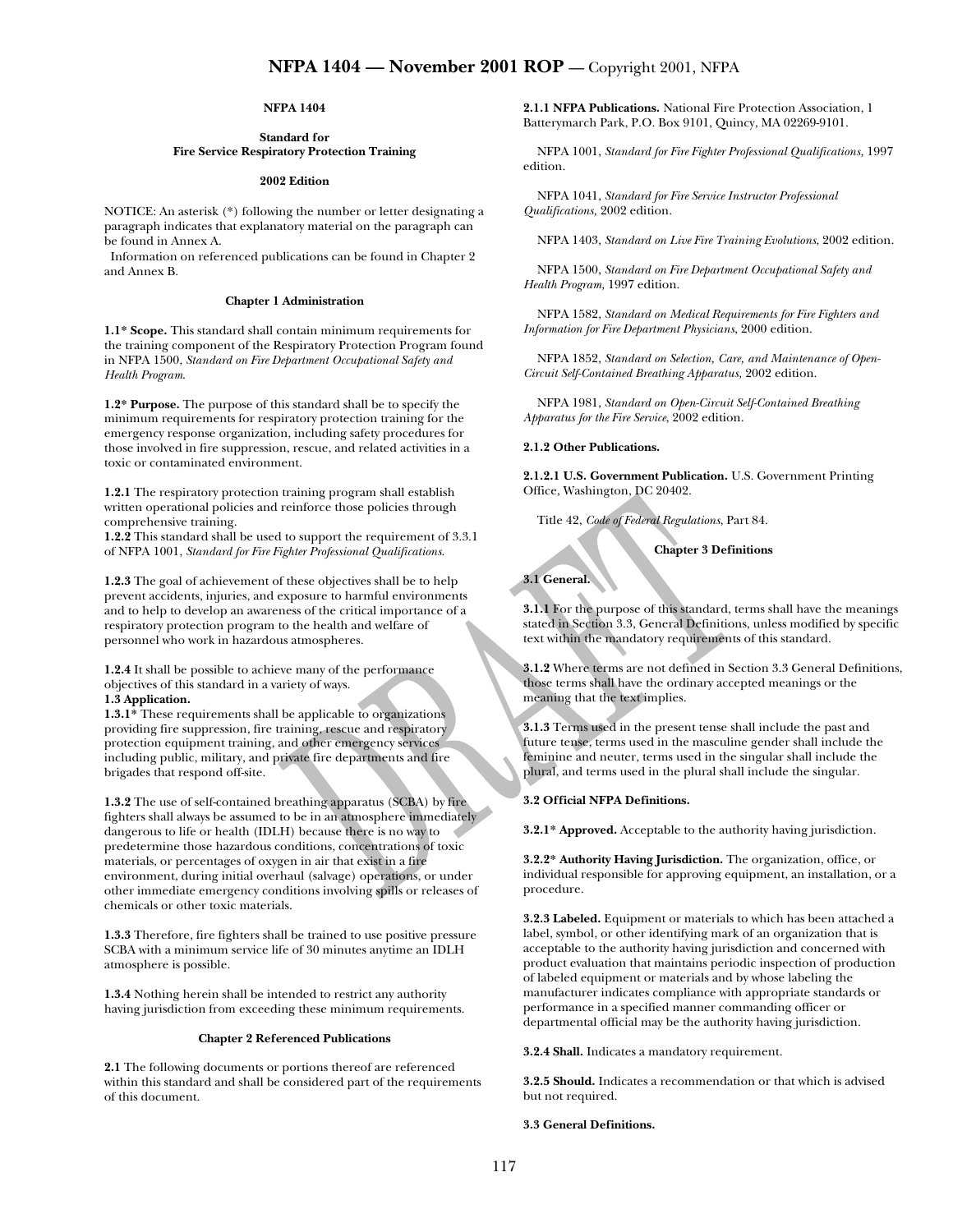**3.3.1\* Air-Purifying Respirator (APR).** A respirator with an airpurifying filter, cartridge, or canister that removes specific air contaminates by passing ambient air through the air-purifying element.

**3.3.2 Closed-Circuit SCBA.** A recirculation-type SCBA in which the exhaled gas is rebreathed by the wearer after the carbon dioxide has been removed from the exhalation and after the oxygen content within the system has been restored from sources such as compressed breathing gas, chemical oxygen, and liquid oxygen. (**1981:**3.1)

**3.3.3 Confined Space.** An area large enough and so configured that a person can bodily enter and perform assigned work. An area that has limited or restricted means for entry or exit**.** An area that is not designed for continuous human occupancy.

Additionally, a confined space is further defined as having one or more of the following characteristics:

(a) The area contains or has a potential to contain a hazardous atmosphere, including an oxygen-deficient atmosphere.

(b) The area contains a material with a potential to engulf a member.

(c) The area has an internal configuration such that a member could be trapped by inwardly converging walls or a floor that slopes downward and tapers to a small cross section.

(d) The area contains any other recognized serious hazard. (**1500:**3.1)

**3.3.4 Contaminant.** A harmful, irritating, or nuisance material that is foreign to the normal atmosphere. (**1500**:3.1)

**3.3.5 Corrective Lens.** A lens designed to fit the specifications of the wearer's individual corrective prescription.

**3.3.6 Exhalation Valve.** A device that allows exhaled air to leave a facepiece and prevents outside air from entering through the valve.

**3.3.7\* Facepiece.** The component of a respirator that covers the wearer's nose, mouth, and eyes.

**3.3.8 Fire Department.** An organization providing rescue, fire suppression, and related activities. It can also provide emergency medical services, hazardous materials operations, and special operations. The term includes any public, governmental, private, industrial, or military organization engaging in this type of activity. (**1500:**3.1)

**3.3.9 Fire Service.** Career or volunteer service groups that are organized and trained for the prevention and control of loss of life and property from any fire or disaster.

**3.3.10 Gas.** An aeriform fluid that is in the gaseous state at ordinary temperature and pressure.

**3.3.11 Hazardous Atmosphere.** Any atmosphere that is oxygen deficient or that contains a toxic or disease-producing contaminant. A hazardous atmosphere can be immediately dangerous to life and health. (**1500:**3.1)

**3.3.12 Immediately Dangerous to Life or Health (IDLH).** Any atmosphere that poses an immediate hazard to life or produces immediate irreversible debilitating effects on health. (**1500:**3.1)

**3.3.13 Live Fire.** Any unconfined open flame or device that can propagate fire to the building or other combustible materials. (**1403:1.4**)

**3.3.14 Maintenance.** Any work, program, or system for keeping the authority having jurisdiction's respiratory devices in a usable condition.

**3.3.15 Member.** A person involved in performing the duties and responsibilities of a fire department under the auspices of the organization. A fire department member can be a full-time or parttime employee or a a paid or unpaid volunteer, can occupy any position or rank within the fire department, and can engage in emergency operations. (**1500:**3.1)

**3.3.16 NIOSH.** National Institute for Occupational Safety and Health of the U.S. Department of Health and Human Services.

**3.3.17 NIOSH Approved.** Tested and certified by the National Institute for Occupational Safety and Health (NIOSH) of the U.S. Department of Health and Human Services in accordance with the requirements of Title 42, *Code of Federal Regulations*, Part 84.

**3.3.18 OSHA.** The Occupational Safety and Health Administration of the U.S. Department of Labor. (**55:**3.1)

**3.3.19 Overhaul.** The final stages of fire control, following suppression of the main body of fire, during which smoke conditions and visibility gradually improve and pockets of fire are sought out to complete extinguishment, the search for victims continues, and salvage operations can be carried out. In situations other than fire, this is the cleanup stage following the elimination of the emergency phase of the incident.

**3.3.20 Qualified Person.** A person who, by possession of a recognized degree, certificate, or professional standing, or skill, and who by knowledge, training, and experience, has demonstrated the ability to deal with problems related to the subject matter, the work, or the project. (**1500:**3.1)

**3.3.21 Recruit.** An individual who has passed beyond the candidate level as defined by NFPA 1500, *Standard on Fire Department Occupational Safety and Health Program*, and who has actively commenced duties as a member of the organization.

**3.3.22 Respiratory Hazard.** Any exposure to products of combustion, superheated atmospheres, toxic gases, vapors, or dust, or potentially explosive or oxygen-deficient atmospheres, or any condition that creates a hazard to the respiratory system.

**3.3.23\* Respiratory Protection Equipment (RPE).** Devices that are designed to protect the respiratory system against exposure to gases, vapors, or particulates.

**3.3.24 Respiratory Protection Program.** A systematic and comprehensive program of training in the use and maintenance of respiratory protection devices and related equipment.

**3.3.25 Sanitize.** The removal of dirt and the inhibiting of the action of agents that cause infection or disease.

**3.3.26 SCBA.** See 3.3.27.

**3.3.27 Self-Contained Breathing Apparatus (SCBA).** A respirator worn by the user that supplies a respirable atmosphere, that is either carried in or generated by the apparatus, and that is independent of the ambient environment. (**1981:**3.1)

**3.3.28 Smoke.** The airborne solid and liquid particulates and gases evolve when a material undergoes pyrolysis or combustion, together with the quantity of air that is entrained or otherwise mixed into the mass. (**381:**1.4)

**3.3.29 Standard Operating Procedures.** Written instructions that document and define the manner in which activities should be conducted.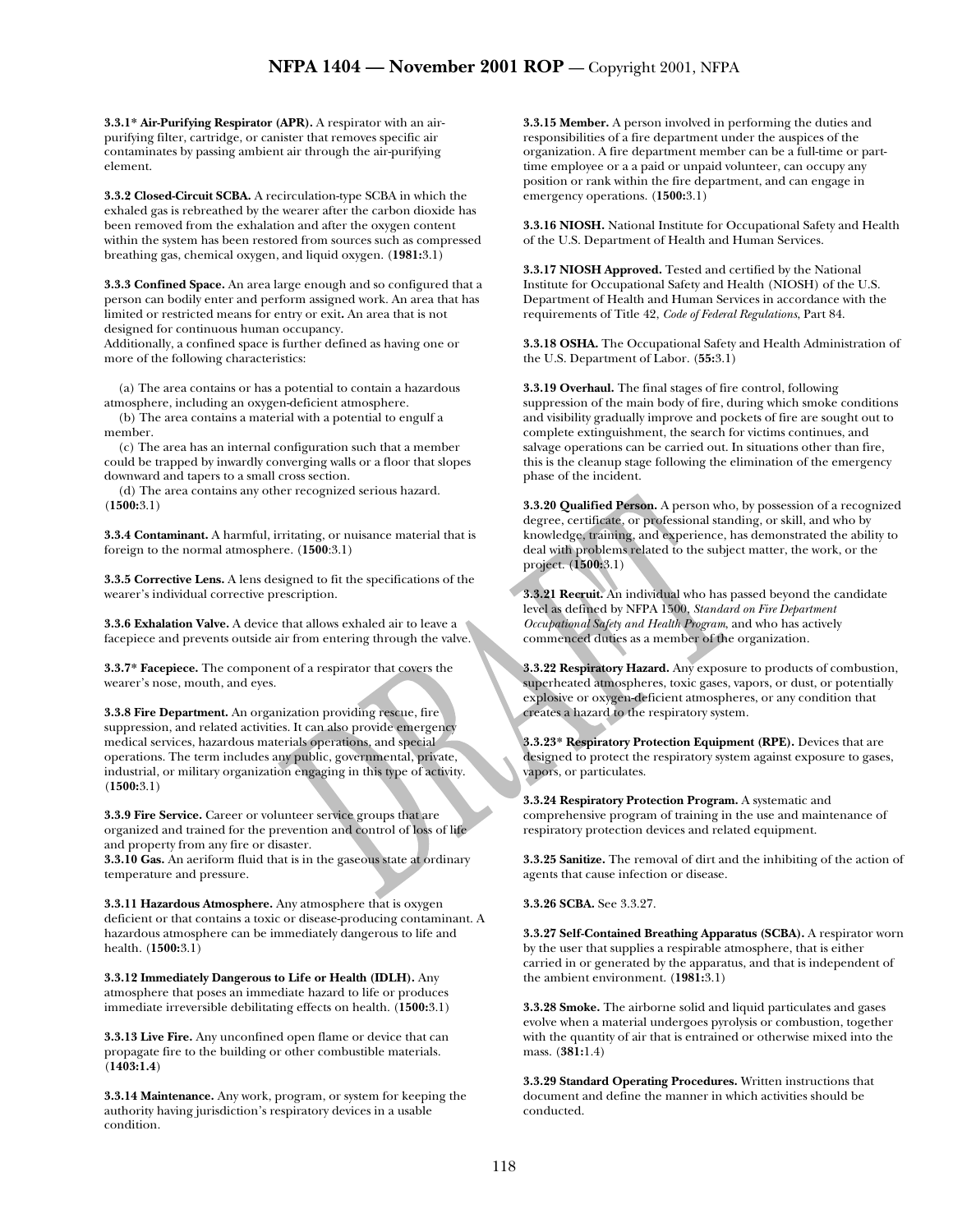**3.3.30 Supplied-Air Respirator (SAR) or Air-line Respirator.** An

atmosphere-supplying respirator for which the source of breathing air is not designed to be carried by the user.

## **Chapter 4 Provisions of Respiratory Protection Equipment Used in Training**

### **4.1 Inventory and Allocation of Respiratory Protection Equipment (RPE).**

**4.1.1** SCBA shall be available at the training site to provide one unit for each member who could be exposed to respiratory hazards.

**4.1.2** At least one reserve SCBA shall be available at the training site for each 10 SCBA in use to provide for replacement if a failure occurs during training evolutions.

**4.1.3\*** A reserve air supply shall be provided by use of reserve cylinders or by an on-scene refill capability, or both, during training evolutions.

**4.1.4** All respiratory protection equipment shall be stored in accordance with Section 6.3 of NFPA 1852, *Standard on Selection, Care, and Maintenance of Open-Circuit Self-Contained Breathing Apparatus*.

# **4.2 Selection and Use of SCBA in Training.**

**4.2.1** SCBA used by the authority having jurisdiction for training shall meet the requirements of Section 4.3, SCBA Compliance, of NFPA 1852, *Standard on Selection, Care, and Maintenance of Open-Circuit Self-Contained Breathing Apparatus*.

**4.2.2** SCBA used in training exercises shall be of the type and manufacture employed by the authority having jurisdiction.

**4.2.3\*** Training policies shall be established by the authority having jurisdiction regulating the use of SCBA equipped with Emergency Breathing Support System (EBSS) commonly known as "buddy" or rescue breathing devices.

**4.3 Selection and Use of Supplied-Air Respirators (SAR) in Training.** SAR units used in training shall be of the type and manufacture employed by the authority having jurisdiction.

**4.4 Selection and Use of Full Facepiece Air-Purifying Respirators (FFAPR) in Training.** FFAPR units used in training shall be of the type and manufacture employed by the authority having jurisdiction.

# **Chapter 5 Respiratory Protection Training Component**

# **5.1 Coordinated Administrative Policies.**

**5.1.1** The authority having jurisdiction shall adopt and maintain a respiratory protection program that meets the requirements of Section 7.3 of NFPA 1500, *Standard on Fire Department Occupational Safety and Health Program.* 

**5.1.2** The authority having jurisdiction shall conduct ongoing respiratory protection training that meets the requirements of this standard.

**5.1.3** Respiratory protection training shall be conducted according to written standard operating procedures.

- (1) When respiratory protection equipment is to be used
- (2) When to exit due to reduced air supply
- (3) Emergency evacuation procedures
- (4) Procedures for insuring proper facepiece fit
- (5) Cleaning of respiratory protection equipment components

**5.1.6** The authority having jurisdiction shall establish written training policies for respiratory protection.

**5.1.7\*** Training policies shall include, but shall not be limited to the following:

- (1)**\*** Identification of the various types of respiratory protection equipment
- (2) Responsibilities of members to obtain and maintain proper facepiece fit
- (3) Responsibilities of members for proper cleaning and maintenance
- (4)\* Identification of the factors that affect the duration of the air supply
- (5)\* Determination of the point of no return for each member
- (6) Responsibilities of members for using respiratory protection equipment in a hazardous atmosphere
- (7) Limitations of respiratory protection devices

**5.1.8** The members of the authority having jurisdiction shall be trained on the procedures for inspection, maintenance, repair, and testing of respiratory protection equipment in accordance with NFPA 1500, *Standard on Fire Department Occupational Safety and Health Program,* and the manufacturer's recommendations, and NFPA 1852, *Standard on Selection, Care, and Maintenance of Open-Circuit Self-Contained Breathing Apparatus*.

# **5.2 Requirements of the Respiratory Protection Training**

**Component.** The authority having jurisdiction shall ensure that each employee can demonstrate knowledge of the following:

- (1) Why the respirator is necessary and how improper fit, usage, or maintenance can compromise the protective effect of the respirator
- (2) What are the limitations and capabilities of the respirator
- (3) How to use the respirator effectively in emergency situations, including situations in which the respirator malfunctions
- (4) How to inspect, don and doff, use, and check the seals of the respirator
- (5) What the procedures are for maintenance and storage of the respirator
- (6) How to recognize medical signs and symptoms that can limit or prevent the effective use of respirators
- (7) General requirements of Section 5.2

# **Chapter 6 Respiratory Protection Training**

# **6.1 Recruit Training.**

**6.1.1\*** All training related to the use, maintenance, and care of respiratory protection equipment shall be provided by instructors meeting the objectives of Instructor I of NFPA 1041, *Standard for Fire Service Instructor Professional Qualifications*, or instructors that have been trained and certified by a SCBA manufacturer or authorized distributor.

**6.1.2\*** Records of all respiratory protection training shall be maintained, including training of personnel involved in maintenance of such equipment, in accordance with Section 4.3 of NFPA 1852 *Standard on Selection, Care, and Maintenance of Open-Circuit Self-Contained Breathing Apparatus*.

**6.1.3\*** Minimum performance standards shall be established by NFPA 1001, *Standard for Fire Fighter Professional Qualifications,* and the authority having jurisdiction for donning respiratory protection equipment.

**6.1.4\*** Fit-testing procedures as provided in NFPA 1500, *Standard on Fire Department Occupational Safety and Health Program*, shall be required for all recruits who are expected to use a tight-fitting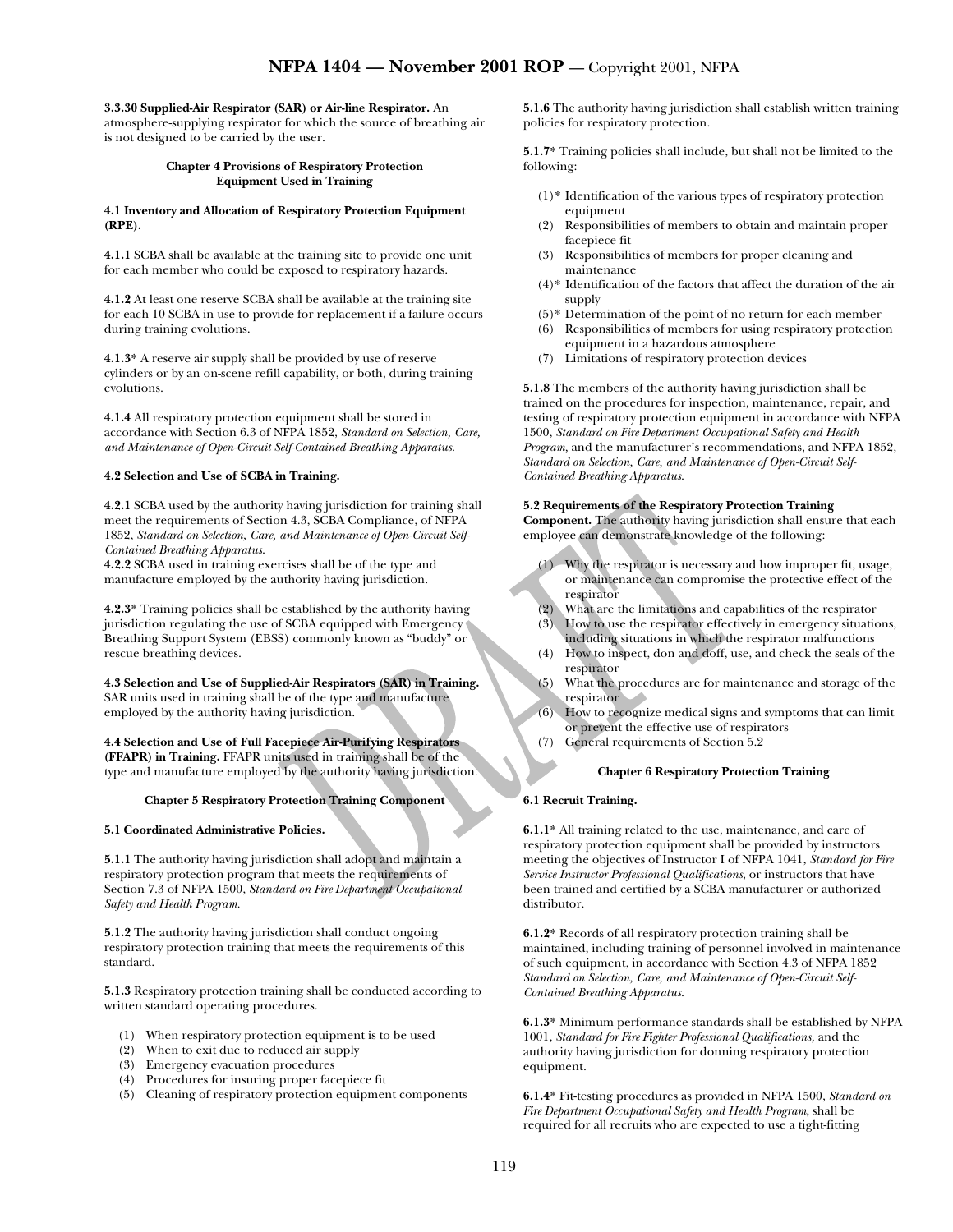facepiece respirator, including SCBA, SAR units, and FFAPRs that use a full facepiece, prior to training in contaminated atmospheres.

**6.1.5** Prior to initial training, members shall be examined and certified by a physician as being medically and physically fit in accordance with the following:

- (1) NFPA 1500, *Standard on Fire Department Occupational Safety and Health Program*
- (2) NFPA 1582, *Standard on Medical Requirements for Fire Fighters and Information for Fire Department Physicians*
- (3) Physical fitness requirements developed and validated by the authority having jurisdiction for entry level personnel

### **6.2 Annual Member Re-Training and Certification.**

**6.2.1** Re-training shall be administered annually and when the following situations occur:

- (1) Changes in the workplace or the type of respirator render the previous training obsolete
- (2) Inadequacies in the members knowledge or use of the respirator indicate that the member has not retained the requisite understanding or skill
- (3) Any other situation arises in which re-training appears necessary to ensure safe respirator use

**6.2.2** The respiratory protection training program shall provide members with annual training concerning the following:

- (1) Safely donning and doffing of SCBA, SAR, and FFAPR
- (2) Uses and limitations of respiratory protection equipment
- (3) Consequences of an improper fit or poor maintenance impacting the protection being provided
- (4) How to perform seal checks
- (5) How to recognize medical signs and symptoms that can impact use of respirators
- (6) How to inspect the respirator before use
- (7) Procedures for maintenance and storage
- (8) Individual limitations of members who could be required to use an SCBA, SAR, or FFAPR

# **6.3 Respiratory Protection Training Safety.**

**6.3.1** Smoke produced from live fire shall be prohibited in SCBA training sessions.

**6.3.3** Standard operating procedures shall be written concerning the correct operation of respiratory protection equipment during training.

**6.3.5** Instruction on the common reasons for the breakdown of procedures or equipment that could cause injuries shall include the following subjects:

- (1) Abuse and misuse of equipment
- (2) Physiological and psychological factors
- (3) Unapproved equipment
- (4) Buddy breathing
- (5) Information supplied to agencies that collect accident information, where available

**6.3.6\*** Members required to wear respiratory protection equipment in conjunction with specialized protection equipment in training activities (e.g., proximity suits or totally encapsulated suits) shall be evaluated for physical and emotional stresses associated with these specialized applications.

**6.3.7** The authority having jurisdiction shall be responsible for establishing a written training component that provides members

with training in the use and limitations of respiratory protection equipment and related equipment, the policies and procedures related to the authority having jurisdiction's respiratory protection program, and in those areas outlined by this standard.

## **6.4 Ability to Act Properly in Simulated Emergencies.**

**6.4.1** The authority having jurisdiction shall provide a means for evaluating a member's ability to don and doff respiratory protection under simulated emergency incidents.

**6.4.2\*** The authority having jurisdiction shall provide a means for evaluating its members in the use and operation of respiratory protection equipment under simulated emergency incidents.

**6.4.3** Members shall demonstrate an ability to operate under simulated emergency incident conditions.

### **6.5 Requirements for the Progression of Training.**

**6.5.1** Recruit training shall include the identification of SCBA, SAR, and FFAPR components, terminology, and equipment specifications through the following:

- (1) Operation of SCBA, SAR units, and FFAPR, and related equipment
- (2) Inspection and maintenance of equipment
- (3) Donning methods employed by the authority having jurisdiction
- (4) Performance of related emergency scene activities, such as advancing hose lines, climbing ladders, crawling through windows and confined spaces, and performing rescues, while wearing respiratory protection
- (5) Comprehension of organizational policies and procedures concerning safety procedures, emergency operations, use, inspection, and maintenance
- (6) Performance of activities under simulated emergency conditions
- (7) Compliance with all performance standards of the authority having jurisdiction

**6.5.2\*** Training shall be conducted in a sequential format with a logical progression towards achieving specific goals, including the following:

- (1) Establishing policies by the authority having jurisdiction
- (2) Requiring theoretical understanding of respiratory protection
- (3) Developing practical skills

# **6.6 Recognizing Hazards.**

**6.6.1** The training program of the authority having jurisdiction shall evaluate the ability of personnel to identify the following:

- (1) Hazardous environments that require the use of respiratory protection
- (2) Primary gases produced by combustion
- (3) Primary characteristics of gases that are present or generated by processes other than combustion
- (4)\* Any toxic gases that are unique to the particular authority having jurisdiction resulting from manufacturing or industrial processes
- (5) Shipping labels of hazardous materials

**6.6.2** Fire department members shall be trained to handle problems related to the following situations that can be encountered during the use of respiratory protection equipment:

- (1)\* Low temperatures
- (2)\* High temperatures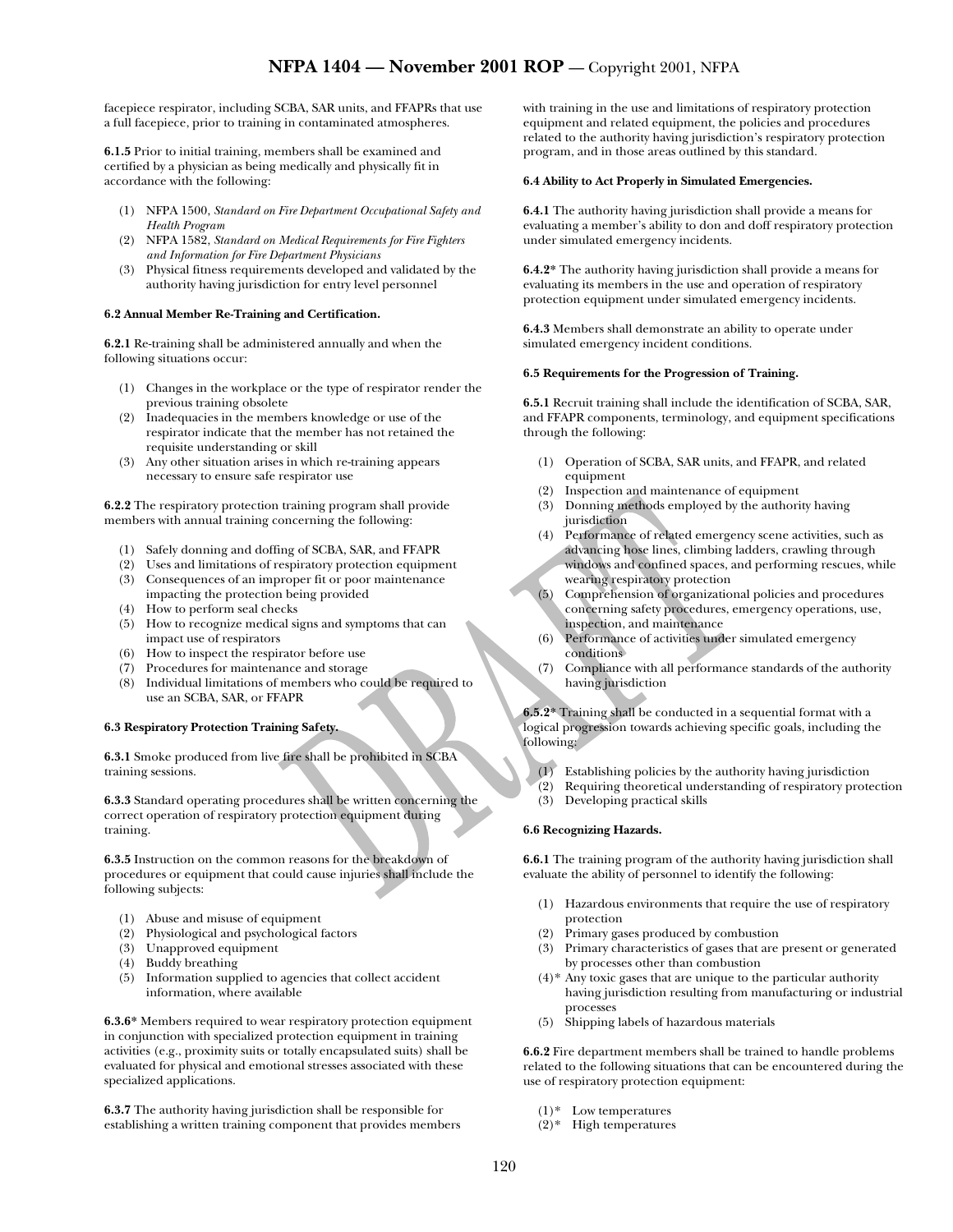- (3)\* Rapid temperature changes
- (4)\* Communications
- $(5)*$  Confined spaces
- $(6)$ <sup>\*</sup> Vision
- (7)\* Facepiece-to-face sealing problems
- (8)\* Absorption through or irritation of the skin
- (9)\* Effects of ionizing radiation on the skin and the entire body
- (10)\* Punctured or ruptured eardrums
- $(11)*$  Use near water
- (12)\* Overhaul

#### **6.7 Specialized Training on SCBA.**

## **6.7.1 Understanding the Components of SCBA.** The training

program of the authority having jurisdiction shall evaluate the ability of members to perform the following skills:

- (1) Identify the components of facepieces, regulators, harnesses, and cylinders used by the authority having jurisdiction
- (2) Demonstrate the operation of the SCBA used by the authority having jurisdiction
- (3) Describe the operation of the SCBA used by the authority having jurisdiction
- (4)\* Describe the potential incompatibility of different makes and models of SCBA

# **6.7.2 Understanding the Safety Features and Limitations of SCBA.**

The training program of the authority having jurisdiction shall evaluate the ability of members to perform the following skills:

- $(1)$ <sup>\*</sup> Describe the operational principles of warning devices required on a SCBA
- (2) Identify the limitations of the SCBA used by the authority having jurisdiction
- (3)\* Describe the limitations of the SCBA's ability to protect the body from absorption of toxins through the skin
- (4) Describe the procedures to be utilized if unintentionally submerged in water while wearing a SCBA
- (5) Demonstrate the possible means of communications when wearing a SCBA
- (6) Describe the emergency bypass operation
- (7) Describe how to recognize medical signs and symptoms that could prevent the effective use of respirators

**6.7.3 Donning and Doffing SCBA.** The training program of the authority having jurisdiction shall evaluate the ability of members to demonstrate the following:

- (1) Techniques for donning and doffing all types of SCBA used by the authority having jurisdiction while wearing the full protective clothing used by the authority having jurisdiction
- (2) That a proper face-to-facepiece seal has been achieved by using the seal check

**6.7.4 Practical Application in SCBA Training.** The training program of the authority having jurisdiction shall evaluate the ability of members to demonstrate the following:

- (1) Knowledge of the components of respiratory protection
- $(2)$ <sup>\*</sup> Use of all types of SCBA utilized by the authority having jurisdiction under conditions of obscured visibility
- (3)**\*** Emergency operations that are required when a SCBA fails
- (4)\* Emergency techniques using a SCBA to assist other members, conserve air, and show restrictions in use of bypass valves
- (5) Use of a SCBA in limited or confined spaces
- (6) Proper cleaning and sanitizing of the facepiece

#### **6.8 Specialized Training in the Use of a SAR.**

#### **6.8.1 Understanding the Components of a SAR.** The training

program of the authority having jurisdiction shall evaluate the ability of members to perform the following skills:

- (1) Describe the air source, air hose limitations, and NIOSHapproved inlet pressure gauge range
- (2) Identify the components of facepieces, regulators, harnesses, manifold system, and cylinders or compressors used by the authority having jurisdiction
- (3) Describe the operation of the SAR used by the authority having jurisdiction
- (4) Describe the limitations of the escape cylinder;
- (5)\* Describe the potential incompatibility of different makes and models of SAR units
- (6) Describe proper procedures for inspection, cleaning, and storage of SAR units

# **6.8.2 Understanding the Safety Features and Limitations of a SAR.**

The training program of the authority having jurisdiction shall evaluate the ability of members to performing the following skills:

- (1)\* Describe the operational principles of emergency escape cylinder required on a SAR when used in IDLH atmospheres
- (2) Identify the limitations of the SAR used by the authority having jurisdiction
- (3)\* Describe the limitations of the SAR's ability to protect the body from absorption of toxins through the skin
- (4) Describe the possible means of communications when wearing a SAR
- (5) Describe the prohibition in using compressed oxygen with a SAR system.
- (6) Describe how to recognize medical signs and symptoms that could prevent the effective use of a SAR

**6.8.3 Donning and Doffing SAR.** The training program of the authority having jurisdiction shall evaluate the ability of members to demonstrate the following:

- (1) Proper techniques for donning and doffing all types of SAR used by the authority having jurisdiction while wearing the full protective clothing
- (2) That a proper face-to-facepiece seal has been achieved by using the seal check
- (3)\* Proper methods for tending SAR air hoses

**6.8.4 Practical Application in SAR Training.** The training program of the authority having jurisdiction shall evaluate the ability of members to perform the following skills:

- (1) Demonstrate knowledge of the components of the SAR System
- (2) Understand that the use of SAR is prohibited for fire fighting
- (3)\* Demonstrate the use of SAR utilized by the authority having jurisdiction under conditions of obscured visibility
- (4)\* Demonstrate the emergency operations that are required when the SAR fails
- (5) Demonstrate the use of SAR when using hazardous materials personal protective equipment if utilized by the authority having jurisdiction
- (6) Demonstrate the use of SAR in limited or confined spaces
- (7) Demonstrate the proper cleaning and sanitizing of the facepiece

#### **6.9 Specialized Training in the Use of FFAPRs.**

**6.9.1 Understanding the Components of FFAPR units.** The training program of the authority having jurisdiction shall evaluate the ability of members to perform the following skills: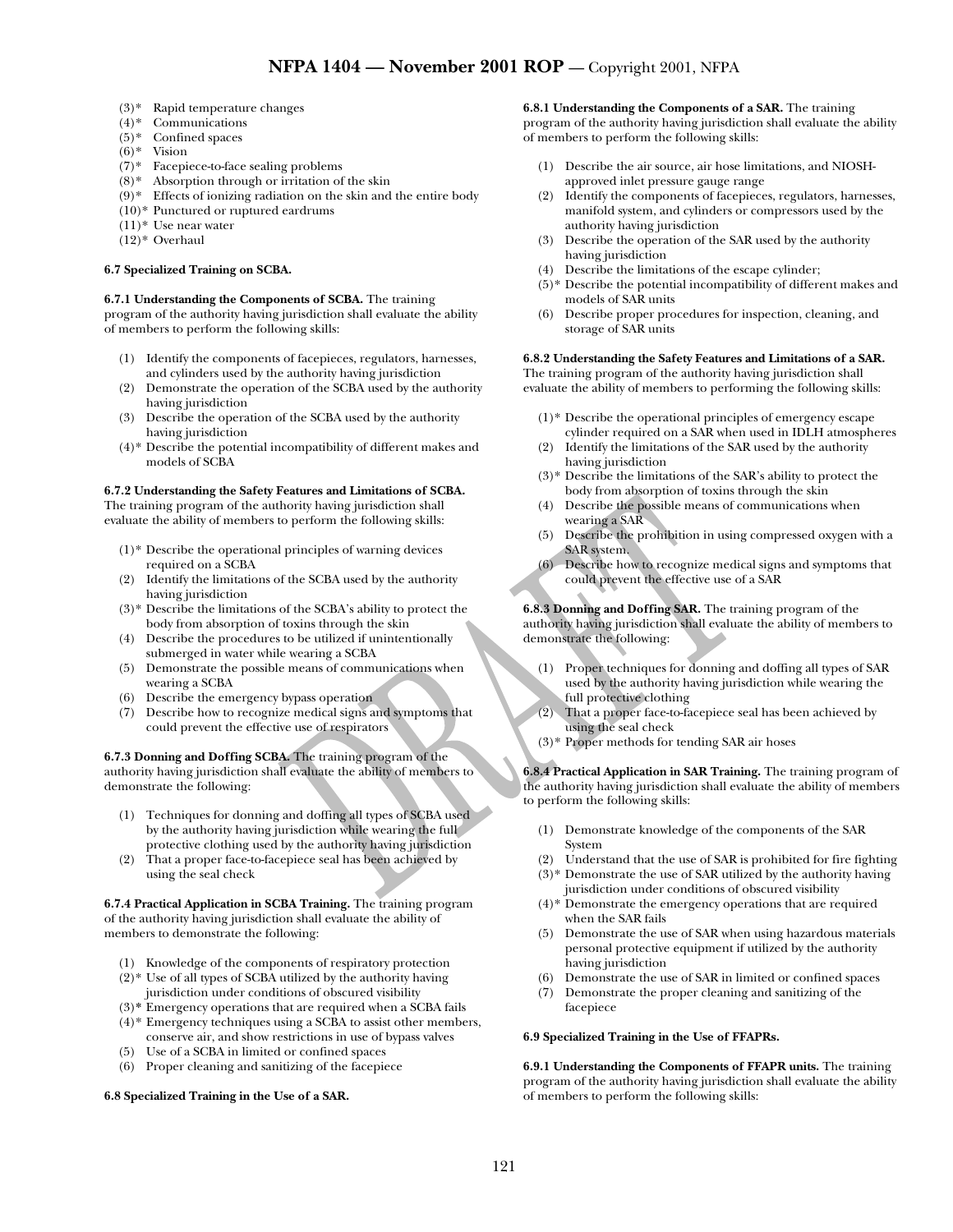- (1) Identify the components of facepieces, canisters, and cartridges used by the authority having jurisdiction
- (2) Describe the operation of the FFAPR used by the authority having jurisdiction
- (3)\* Describe the limitations of the FFAPR
- (4) Demonstrate the operation of the FFAPR used by the authority having jurisdiction
- (5) Describe how a selected FFAPR must be appropriate for the chemical state and physical form of the contaminate
- (6)\* Determine when to replace canisters and cartridge units
- (7) Demonstrate proper procedures for inspection, cleaning, and storage of FFAPR

## **6.9.2 Understanding the Safety Features and Limitations of FFAPR.**

The training program of the authority having jurisdiction shall evaluate the ability of members to perform the following skills:

- (1) Describe the operational principles of the FFAPR
- (2) Identify the limitations of the FFAPR used by the authority having jurisdiction
- (3)\* Describe the limitations of the FFAPR's ability to protect the body from absorption of toxins through the skin
- (4) Describe the procedures for determining canister and cartridge selection by color-coded as well as NIOSH-approved labeling
- (5) Understand labels are not to be removed from canisters or cartridges
- (6) Understand that the use of FFAPR is prohibited for fire fighting
- $(7)$ <sup>\*</sup> Describe the limitations of FFAPR in fire ground activities

**6.9.3 Donning and Doffing FFAPR.** The training program of the authority having jurisdiction shall evaluate the ability of members to demonstrate the following:

- (1) Proper techniques for donning and doffing all types of FFAPR used by the authority having jurisdiction while wearing the full protective clothing
- (2) That a proper face-to-facepiece seal has been achieved

**6.9.4 Practical Application in FFAPR Training.** The training program of the authority having jurisdiction shall evaluate the ability of members to demonstrate the following:

- (1) Knowledge of the components of respiratory protection
- (2) Limits of communications when wearing an FFAPR
- (3) Use of FFAPR utilized by the authority having jurisdiction under conditions of obscured visibility
- (4) Correct selection and installation of canisters and cartridges for a given situation
- (5) Proper method of donning and doffing the FFAPR
- (6) The positive pressure and the negative pressure facepiece-toface leak test
- (7) Use of FFAPR in limited or confined spaces
- (8) Proper cleaning and sanitizing

**6.10\* Training Conditions.** Training shall be conducted under simulated stressful circumstances to promote immediate response to emergency operations.

**6.11 Maintenance and Testing.** Training in the maintenance and testing of respiratory protection equipment shall be in accordance with the provisions of Chapter 7 of NFPA 1852, *Standard on Selection, Care, and Maintenance of Open-Circuit Self-Contained Breathing Apparatus*.

**6.12 Manufacturer's Instructions.** Training for maintenance and testing of SAR and FFAPR shall be in accordance with the manufacturer's instructions for the units provided.

- (1) Procedure for conducting routine and post-incident inspections of a SCBA, SAR, and FFAPR
- (2) Thorough inspection and test of the SCBA, SAR, and FFAPR
- Procedure for reporting defective SCBA, SAR and FFAPR units

## **7.1 SCBA Service Checks.**

**7.1.1** SCBA service checks shall be conducted in accordance with 7.1.2 of NFPA 1852*, Standard on Selection, Care, and Maintenance of Open-Circuit Self-Contained Breathing Apparatus*.

**7.1.2** Closed-circuit SCBA used in training shall be inspected at frequencies determined by the authority having jurisdiction in accordance with the manufacturer's recommendations but at no less than weekly intervals.

**7.1.3** Closed-circuit SCBA shall be checked before and after each use in accordance with the manufacturer's recommendations. **7.2 SAR Unit Service Checks.** 

**7.2.1** Inspection, maintenance, and repair records shall be maintained for SAR units used in training as required in Chapter 4 of this standard.

**7.2.2** All training SAR units used in emergency situations shall be inspected at least monthly in accordance with the manufacturer's instructions and shall be checked for proper function before and after each use.

**7.2.3** All SAR units used in training shall be operated in accordance with the manufacturer's instructions.

**7.2.4\*** The SAR unit shall consist of an emergency-escape air cylinder and a pressure-demand only facepiece when used in an IDLH atmosphere.

# **7.3 FFAPR Service Checks.**

**7.3.1** Inspection, maintenance, and repair records for FFAPR use in training shall be maintained as required in Chapter 6 of this standard.

**7.3.2** The FFAPR used for training shall be thoroughly inspected upon receipt and prior to each use.

**7.3.3** The FFAPR used for training shall be tested for leaks prior to each use in accordance with the manufacturer's instructions.

# **Chapter 8 Maintenance**

# **8.1 User Maintenance.**

**8.1.1\*** All maintenance and repairs on respiratory protection equipment used for training shall be conducted by qualified persons in accordance with NFPA 1852, *Standard on Selection, Care, and Maintenance of Open-Circuit Self-Contained Breathing Apparatus*.

**8.1.2** Annual inspection and servicing of a SCBA and SAR systems used in training shall be conducted by qualified personnel and whenever an operational problem is reported.

**8.1.2.1** Inspections and servicing of SCBA shall be performed in accordance with NFPA 1852, *Standard on Selection, Care, and Maintenance of Open-Circuit Self-Contained Breathing Apparatus*. Inspection of SAR units shall be in accordance with manufacturer's instructions for the unit in service.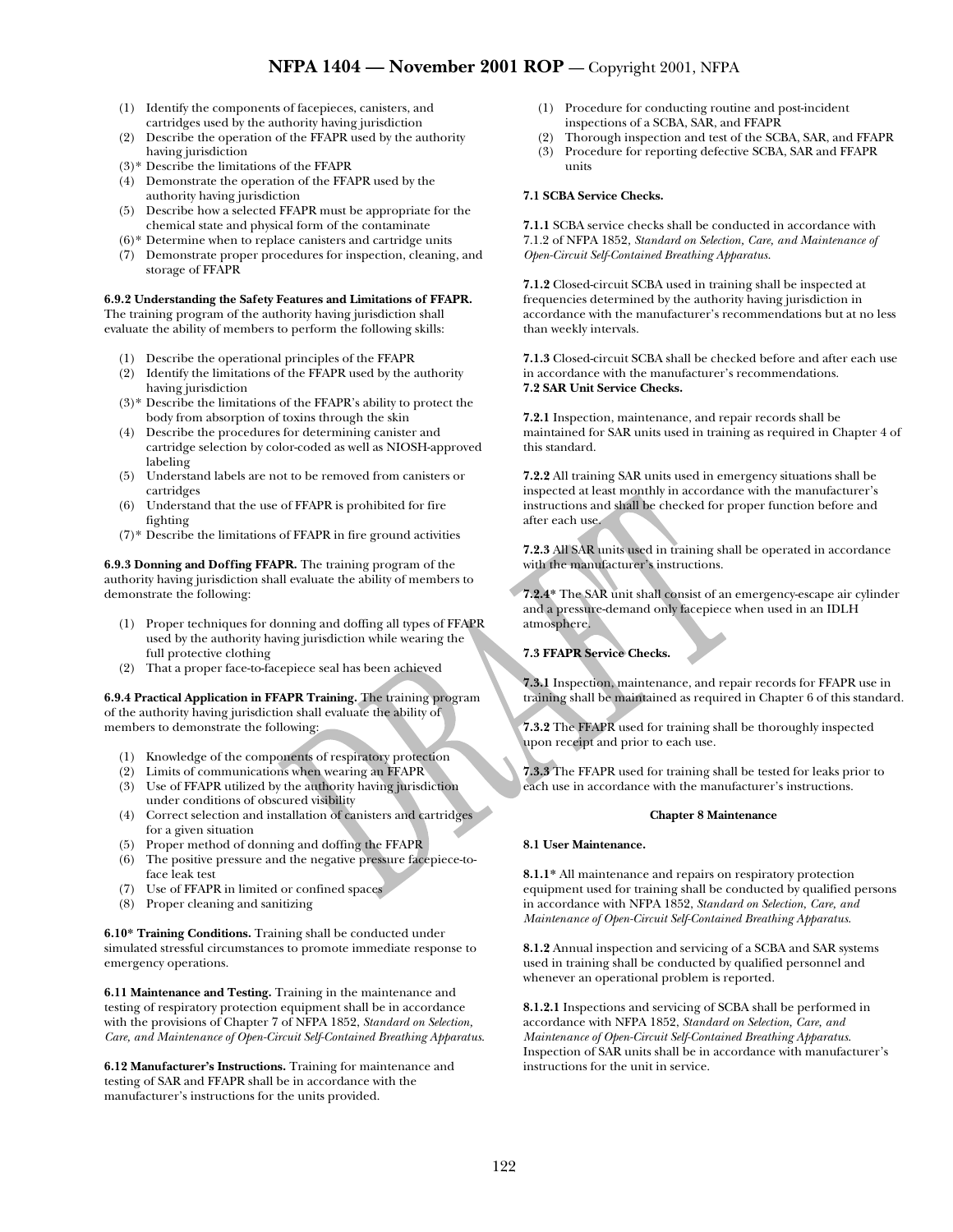**8.1.3** Cleaning and sanitizing of SCBA training units shall be conducted in accordance with Section 6.1 of NFPA 1852, *Standard on Selection, Care, and Maintenance of Open-Circuit Self-Contained Breathing Apparatus*.

**8.1.4** SAR units and FFAPR training units shall be cleaned and sanitized as specified in the manufacturer's instructions.

**8.1.5** Fire fighters, or other designated and trained personnel, shall clean and sanitize each SCBA, SAR unit, and FFAPR after each training session use or upon their return to the fire station.

**8.1.5.1** SCBA units shall be cleaned and disinfected in accordance with Chapter 6 of NFPA 1852, *Standard on Selection, Care, and Maintenance of Open-Circuit Self-Contained Breathing Apparatus***.**

**8.1.5.2** SAR and FFAPR units shall be cleaned and disinfected in accordance with the manufacturer's instructions.

**8.1.5.3** The entire device shall be cleaned, filter cartridges replaced if appropriate, and the facepiece and breathing tube shall be sanitized.

### **Chapter 9 Breathing Air for Respiratory Protection Training**

**9.1 Air Quality Control.** Air for respiratory protection training taken from the regular production of a compressor and storage system shall meet the testing and quality requirements of NFPA 1500, *Standard on Fire Department Occupational Safety and Health Program.*

# **9.2 Recharging Air Cylinders Used in Training.**

**9.2.1** Air cylinders used in training shall be inspected and filled in accordance with the provisions of Chapter 7 of NFPA 1500, *Standard on Fire Department Occupational Safety and Health Program.*

**9.2.2** Air cylinders shall be filled only by personnel who have been trained on the procedures and equipment.

**9.2.3** The operating procedures and safety precautions shall be posted in a conspicuous location at the fill station.

# **Chapter 10 Respiratory Protection Training Evaluation**

# **10.1 Annual Evaluation.**

**10.1.1** Members shall be re-evaluated annually in accordance with 6.7.4 to determine their proficiency while using respiratory protection.

#### **Annex A Explanatory Material**

 *Annex A is not a part of the requirements of this NFPA document but is*  included for informational purposes only. This annex contains explanatory *material, numbered to correspond with the applicable text paragraphs.* 

**A.1.1** In addition to this standard, other components of the Respiratory Protection Program are contained in NFPA 1852, *Standard on Selection, Care, and Maintenance of Open-Circuit Self-Contained Breathing Apparatus*, and NFPA 1582, *Standard on Medical Requirements for Fire Fighters and Information for Fire Department Physicians*.

**A.1.2** Organizations that train with or use respiratory protection equipment need to recognize their responsibility for the safety and welfare of personnel. A part of this responsibility is the development and implementation of a comprehensive respiratory protection program. This standard can also assist an organization with the development of a respiratory protection program that meets the requirements of OSHA 29 *CFR*, 1910.134; 29 *CFR*, 1910.156; NFPA 1500, *Standard on Fire Department Occupational Safety and Health* 

*Program*; NFPA 1582, *Standard on Medical Requirements for Fire Fighters and Information for Fire Department Physicians*; and NFPA 1852, *Standard on Selection, Care, and Maintenance of Open-Circuit Self-Contained Breathing Apparatus*.

**A.1.3.1** It also should be noted that, unlike industrial users of respiratory protective devices who consider respirators as a secondary defense against breathing hazards and engineering controls as the primary means, the fire service depends on positive pressure SCBA as the first and only means of respiratory protection during live fire training evolutions. Positive pressure ventilation will help reduce the level of hazard but will not be a substitute for the use of SCBA.

**A.3.2.1 Approved.** The National Fire Protection Association does not approve, inspect, or certify any installations, procedures, equipment, or materials; nor does it approve or evaluate testing laboratories. In determining the acceptability of installations, procedures, equipment, or materials, the authority having jurisdiction may base acceptance on compliance with NFPA or other appropriate standards. In the absence of such standards, said authority may require evidence of proper installation, procedure, or use. The authority having jurisdiction may also refer to the listings or labeling practices of an organization concerned with product evaluations that is in a position to determine compliance with appropriate standards for the current production of listed items.

**A.3.2.2 Authority Having Jurisdiction.** The phrase "authority having jurisdiction" is used in NFPA documents in a broad manner, since jurisdictions and approval agencies vary, as do their responsibilities. Where public safety is primary, the authority having jurisdiction may be a federal, state, local, or other regional department or individual such as a fire chief; fire marshal; chief of a fire prevention bureau, labor department, or health department; building official; electrical inspector; or others having statutory authority. For insurance purposes, an insurance inspection department, rating bureau, or other insurance company representative may be the authority having jurisdiction. In many circumstances, the property owner or his or her designated agent assumes the role of the authority having jurisdiction; at government installations, the commanding officer or departmental official may be the authory having jurisdiction.

**A.3.3.1 Air-Purifying Respirator (APR).** For purposes of this standard, all air-purifying respirators are considered to be full facepiece.

**A.3.3.7 Facepiece.** It is designed to make a gastight or particle-tight fit with the face and includes the headbands, exhalation valves, and other necessary components required to connect it to a respirable gas source.

**A.3.3.23 Respiratory Protection Equipment (RPE).** Examples are filter respirators, chemical cartridge or canister respirators, air-line respirators, powered air-purifying respirators, and self-contained breathing apparatus.

**A.4.1.3** The intent of this paragraph is to prevent unsafe or lowered air pressures in breathing air cylinders for the express purpose of extending the number of training evolutions that are performed in hazardous atmospheres.

**A.4.2.3** Several manufacturers of SCBA currently market "buddy" or rescue breathing devices as a component of their SCBA. NIOSH has no guidelines and does not test nor certify respirators when being used to give or receive emergency breathing support. However, OSHA 29 *CFR* 1910.156(f)(1)(iii) states, "Approved self-contained breathing apparatus may be equipped with either a 'buddy-breathing' device or a quick disconnect valve, even if these devices are not certified by NIOSH. If these accessories are used, they shall not cause damage to the apparatus, or restrict the air flow of the apparatus, or obstruct the normal operations of the apparatus."

Until and unless NIOSH approves an auxiliary device for buddy breathing, the practice of buddy breathing is not endorsed in any way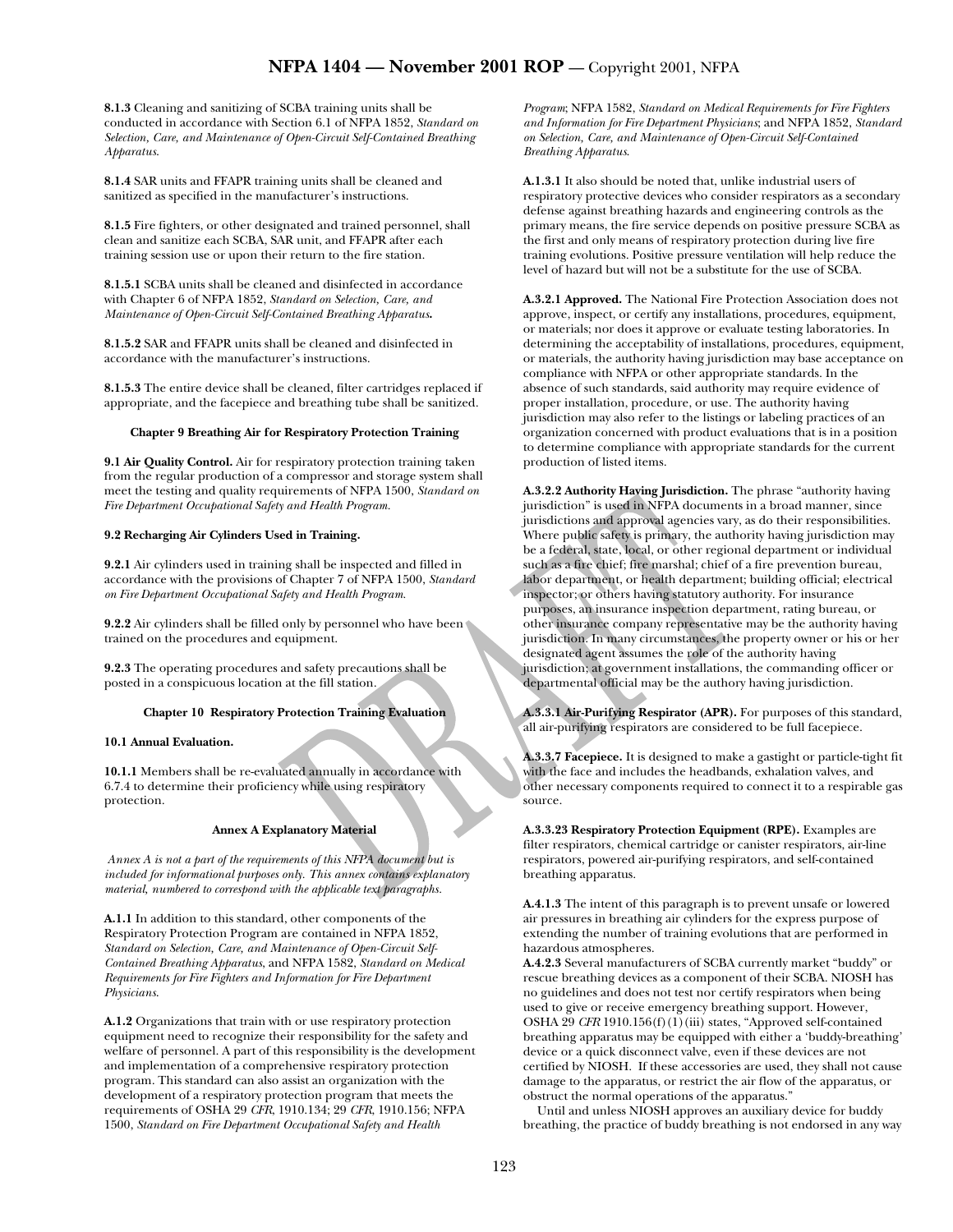by this committee. The practice of passing the SCBA facepiece back and forth between two users is considered unsafe because highly toxic air contaminants can enter the facepiece during the exchange of the facepiece.

**A.5.1.4** Paragraph 7.3.2 of NFPA 1500, *Standard on Fire Department Occupational Safety and Health Program*, provides specific information on when a SCBA is to be used.

**A.5.1.7** One role of any training program is to generate acceptance of operational evolutions for coordination and skill. The use of proper procedures and the dispelling of false notions concerning the use and application of respiratory protection equipment are equally important. The state of the art in today's fire-fighting environment demands a commitment by each authority having jurisdiction to ensure maximum acceptance in the use of respiratory protection equipment.

**A.5.1.7(4)** Members should be instructed in the variables that affect the duration of available air supply. Such factors as physical conditioning, physical exertion, and emotional stability all influence the duration of the air supply.

**A.5.1.7(5)** Members should be thoroughly familiar with the "point of no return" theory to prevent entrance into hazardous areas that are located beyond safe margins. The time necessary for entry, work, and exit from a hostile environment should be considered for each member, because it varies among individuals. The factors that help determine the point of no return are as follows:

- (1) Entry point
- (2) Physical condition
- (3) Size of the individual
- (4) Work being performed
- (5) Environment where the work is being performed
- (6) Amount of air available when entering the environment
- (7) Other stresses (e.g., people trapped, difficult access, outside temperatures)
- (8) Type of protective clothing used
- (9) Training

It is important to determine two points of air consumption relevant to the point of no return: the point from the start of the operation until the warning alarm operates, and the time it takes to consume the remainder of the air available. These two points can help determine the individual's point of no return.

**A.6.1.1** This paragraph does not prohibit the use of manufacturers' representatives to provide training related to their products.

**A.6.1.2** A method of maintaining the information deemed appropriate by the authority having jurisdiction concerning respiratory protection recruit training should be developed. This could vary from entries in the station log to specialized individual, company, or departmental records. *(See NFPA 1401, Recommended Practice for Fire Service Training Reports and Records.)*

**A.6.1.3** The minimum level of performance recommended by this standard is for a member wearing full protective clothing to be capable of donning respiratory protection equipment and to be fully operational within 60 seconds. This timed performance should begin with the member standing in full protective clothing with the respiratory protection equipment placed on the ground and should stop when the member is properly attired in full protective clothing and is properly wearing fully operational respiratory protection equipment. The respiratory protection equipment cylinder valve should be in the closed position before starting the performance. It is understood that members normally do not don SCBA by first picking it up off the ground; however, this procedure is used in this document to set a performance standard. It is recommended that additional performance standards be established by each authority

having jurisdiction based upon the manner in which it stores or carries its SCBA or SAR units. For example, if SCBA or SAR units are carried on apparatus in cases, a performance standard should be established for the removal and donning of the units from the cases.

**A.6.1.4** Training for general respirator familiarization can be done before the recruit has been fit-tested provided each recruit has met the medical and physical fitness requirements and provided that they are not exposed to any hazardous atmosphere.

**A.6.3.6** Significant increases in blood pressure and respiratory rates, unusual signs of fatigue, and claustrophobic tendencies are factors that could disqualify members from performing these activities.

**A.6.4.2** Although all aspects of the physical and emotional stresses an emergency scene creates cannot be fully duplicated during training exercises, many of these aspects can be simulated.

The more stresses that are duplicated, the more beneficial the training. Furthermore, the student's performance can be evaluated more accurately. These simulations should take into consideration varying situations during which the student can be required to wear an SCBA or SAR unit, such as where using a fully encapsulating suit, or FFAPR during hazardous materials incidents or overhauling operations.

**A.6.5.2** The first level of instruction normally takes place in a classroom setting, allowing the students to become thoroughly familiar with respiratory protection equipment by actual "hands-on" training. This allows the instructor to use various testing and evaluation methods to determine a student's level of comprehension. Manipulative skills are best learned and retained by using the actual SCBA, SAR, or FFAPR as soon as possible after the classroom instruction.

The second level of respiratory protection training should allow the student to operate the equipment while performing various emergency response tasks, so the student becomes familiar with the unit and becomes confident with its use. This training should take place in a setting that can be safely controlled by the instructor and should be pertinent to the tasks being performed. The use of a training maze is one alternative application for this level of training and builds confidence in the student.

The third level of training should allow the student to operate with SCBA, SAR, or FFAPR under simulated emergency conditions. Up to this point, the student should have demonstrated their ability to identify, operate, and use the assigned respiratory protection equipment in performing various manipulative emergency scene tasks. When the student has successfully demonstrated the ability to perform emergency scene tasks, they are ready to perform these same tasks under simulated emergency conditions. The students should be allowed to demonstrate their ability to perform under emergency conditions by operating under various simulated emergency conditions during this level of training. Such training can include conducting tasks while wearing hazardous material suits and other job-related tasks required by the authority having jurisdiction. The facility or area for conducting this type of training should allow the instructor to maintain student safety and provide for the proper evaluation of the student's performance.

**A.6.6.1(4)** Management representatives from various companies in the response district, as well as information from prefire planning visits, are helpful in identifying features unique to the jurisdiction.

**A.6.6.2(1)** The major problems in the use of full facepieces at low temperatures are poor visibility and freezing of exhalation valves. All full facepieces are designed so that the incoming fresh air sweeps over the inside of the lens to reduce fogging. Anti-fogging compounds can be permitted to be used to coat the inside of some lenses to prevent fogging in temperatures as low as 0°C **(**32°F**)**. Below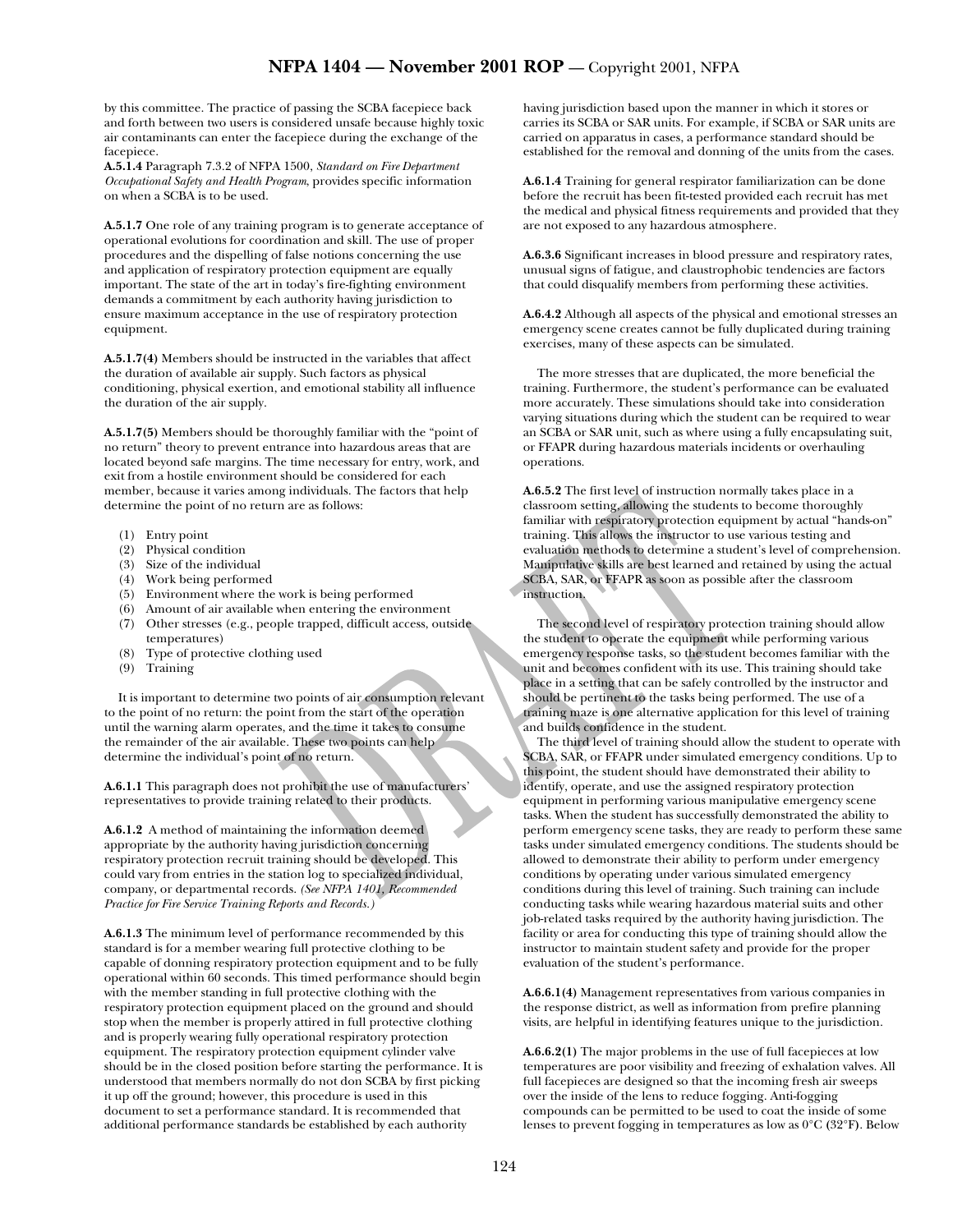0°C **(**32°F**)**, a nosecup usually is needed to inhibit fogging of the lens. Full facepieces are available with nosecups that direct the warm, moist, exhaled air through the exhalation valve without contacting the lens.

 At very low temperatures, the exhalation valve can collect moisture and freeze in the open position, allowing the wearer to breathe contaminated air, or in the closed position, preventing normal exhalation. Where SCBA or SAR units are used in low temperatures, they should be used according to the manufacturer's instructions and under the conditions for which they are approved by NIOSH.

High-pressure connections on SCBA can leak because of metal contraction at low temperatures. These connections should be tightened enough to prevent leakage but not so tight that they break when the temperature returns to normal. In temperatures below 0°C **(**32°F**)**, moisture contained in breathing air can condense in the breathing circuits and freeze, rendering the device inoperable. If water spraying from the discharging fire lines comes in contact with the regulator housing or valve assemblies, it can freeze, forming an ice coating that can render the device inoperable. This is especially true if the ice coating covers the atmospheric pressure ports on the regulator, thereby preventing its proper operation.

Other problems that could occur in SCBA exposed to belowfreezing temperatures for any length of time (e.g., SCBA in storage), depending on the make and model, are as follows:

- (1) Emptying of the air cylinder due to leakage at cylinder and valve connections
- (2) Shattering of the facepiece lens if bumped or dropped
- (3) Rigidity and inflexibility of rubber parts (e.g., the breathing tube or facepiece), affecting facepiece fit and head movement
- (4) Any leaks around all connections
- (5) Difficulty in operating control valves (e.g., main, bypass, and cylinder)
- (6) Failure of the low-pressure alarm to operate

All members should be trained to be aware of these problems and should know how to correct them.

SAR air-supplying hoses have various temperature limitations for low and high temperatures. Refer to manufacturer's instructions for operational limitations.

**A.6.6.2(2).** A member in areas of high ambient or radiant temperature is under stress. Although the SCBA, together with a helmet and protective clothing, affords some protection against the heated atmosphere, members should know their own limitations as well as the limitations of the protective clothing and equipment. Members should be trained to recognize the warning signs of extremely high temperatures that might not be obvious while they are breathing somewhat cooler air from the SCBA.

SAR air-supplying hoses have various high temperature limitations. Refer to manufacturer's limitations for high temperatures. SARs are not suitable for fire-fighting operations.

**A.6.6.2(3)** Problems arise where SCBA are subjected to rapid changes in temperatures on the fireground. This is particularly true where a single lens facepiece is used. The large lens on some makes is subject to distortions caused by rapid temperature changes or by high air temperatures alone, causing leakage around the lens mounting or the facepiece-to-face seal, or both. Such a situation is more likely to occur in areas where extremely cold climatic conditions are encountered but can also occur even during warm weather when the devices are taken into the extremely high temperatures encountered on the fireground. All members should be trained to know these limitations and corrective procedures in the event such conditions occur.

**A.6.6.2(4)** Voice communication while wearing a respirator is necessary to perform specific tasks in during emergency scene operations. Although a respirator facepiece distorts the voice to some extent, the respirator's exhalation valve usually provides a pathway for some speech transmission over short distances in relatively quiet areas. Understanding the limitations of communications and use of devices to enhance communications are extremely important. Where necessary, communications through hand signals should be practiced.

Where a walkie-talkie radio transmitter is used, speech transmission is often distorted when the walkie-talkie microphone is held near the exhalation valve. Holding the microphone firmly against the facepiece lens usually allows a clearer transmission without the voice distortion created by the operation of the exhalation valve. An even clearer transmission is possible for walkie-talkies in a leather case if the perforated leather over the microphone is cut out and a thin layer of foam rubber is cemented around the edge of the hole in the leather. The hole over the microphone then can be held securely against the facepiece lens for clearer voice transmission.

**A.6.6.2(5)** All confined spaces should be considered to be immediately dangerous to life or health (IDLH) unless proven otherwise. No member should be permitted to enter a confined space for fire-fighting operations, including emergency rescue operations, without wearing an SCBA or SAR. Confined spaces include, but are not limited to, wells, cisterns, holds of ships, tunnels, subway tunnels, basements, subbasements, pits, windowless buildings, and other such spaces where oxygen deficiency or hazardous airborne materials, or both, can be present. Users of SCBA or SARs entering such spaces are required to work in teams of two or more and should maintain some form of contact with a person wearing an SCBA who is located in a safe atmosphere and who, in an emergency, is capable of performing the necessary rescue operations. Such contact can be maintained by voice communication, visual communication, lifeline communication, radio communication, or other acceptable means of communication. The same requirement should apply to members entering and operating in any hazardous area at the scene of a fire, including smoke-filled rooms or areas of a building.

**A.6.6.2(6)** If a member wears corrective glasses or goggles or other personal protective equipment, the authority having jurisdiction should ensure that such equipment is worn in a manner that does not interfere with the seal of the facepiece to the face of the user.

**A.6.6.2(7)** The authority having jurisdiction should not permit respirators with tight-fitting facepieces to be worn by members who have facial hair that comes between the sealing surface of the facepiece and the face or that interferes with the valve function, or any condition that interferes with the face-to-facepiece seal or valve function.

**A.6.6.2(8)** Some airborne contaminants are extremely irritating to the skin (e.g., ammonia and hydrochloric acid), while others are capable of being absorbed through the skin and into the bloodstream with serious, possibly fatal, results. Hydrogen cyanide and many of the organic phosphate pesticides, such as thiophosphate insecticide and tetraethyl pyrophosphate (TEPP), can penetrate unbroken skin. Respiratory protection equipment does not afford complete protection against these contaminants. If such materials are encountered or suspected, an effective full-body covering suit of impermeable materials should be worn with the SCBA or SAR as specified in NFPA 49, *Hazardous Chemicals Data.* (Note: Although NFPA 49 has been officially withdrawn from the *National Fire Codes®* , the information is still available in *NFPA's Fire protection Guide to Hazardous Materials*.)

**A.6.6.2(9)** The SCBA, SAR, and FFAPR do not protect the skin or the entire body against ionizing radiation from airborne concentrations of certain radioactive materials. All users of respiratory protection equipment in such contaminated atmospheres should be made aware of the fact that special protection is necessary in addition to the SCBA, SARs, and FFAPRs.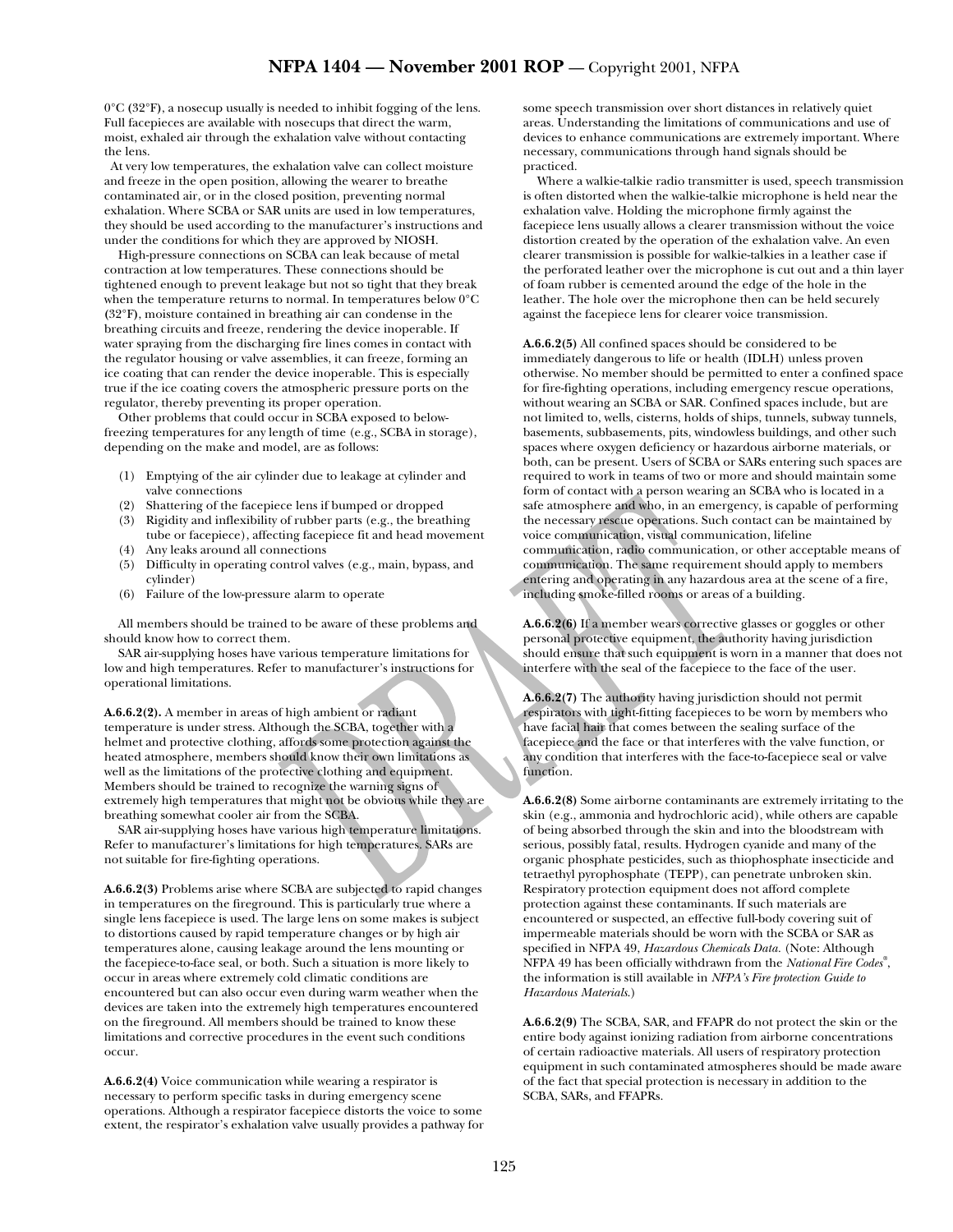**A.6.6.2(11)** Although SCBA should never be used for underwater operations, occasionally a member could fall into water when operating near the water or on a fireboat. In departments where such a possibility exists, SCBA training should include an explanation of what happens to the equipment when submerged in water.

**A.6.6.2(12)** This phase of fire-fighting operations has historically been responsible for many member injuries and deaths. In addition, the temptation to remove respiratory protection prematurely is common. SCBA should be worn until the atmosphere is safe and authorization to remove SCBA has been approved. FFAPR if available, should then be employed to protect fire fighters from airborne dust particles and other contaminates and to protect against eye injuries.

**A.6.7.1(4)** It should be noted that the components of SCBA made by different manufacturers are not interchangeable and, in addition, different models of SCBA from the same manufacturer are not necessarily compatible with each other.

**A.6.7.2(1)** A personal alert safety system (PASS) device is required by Section 5.8 of NFPA 1500, *Standard on Fire Department Occupational Safety and Health Program*. The PASS device should be considered as an integral safety companion device and, therefore, included in any training session involving SCBA.

**A.6.7.2 (3)** A sealed facepiece does not prevent infiltration of toxins through exposed skin.

**A.6.7.4(2)** Smoke produced from live fire should be prohibited in SCBA training sessions. The authority having jurisdiction could decide to use a substitute for smoke that has the same effect in demonstrating the value of SCBA. Several accidents have occurred when smoke bombs, or other smoke-generating devices that produce a toxic atmosphere, have been used for training exercises. Where training exercises are intended to simulate emergency conditions, smoke-generating devices that do not create a health or environmental hazard are required.

**A.6.7.4(3)** For SCBA equipped with emergency breathing support system (EBSS), fire fighters should be trained to perform the following activities at a minimum, coordinating:

- (1) Procedures for walking
- (2) Procedures for climbing up a ladder
- (3) Procedures for descending a ladder
- (4) Procedures for climbing out of or into a manhole or hatch
- (5) Procedures for walking through a narrow space
- (6) Procedures for going through a crawl space (hands and knees)
- (7) Procedures for going through a crawl space (on stomach)
- (8) Other procedures recommended by the manufacturer for operation of EBSS

**A.6.7.4(4)** The intent of this objective, required by NFPA 1001, *Standard for Fire Fighter Professional Qualifications,* is to ensure that members are familiar with procedures for assisting other members as well as those for their own personal protection in emergency situations. The committee is opposed to any procedure that breaks the facepiece seal of any operable SCBA while in use.

**A.6.8.1(5)** It should be noted that the components of SAR made by different manufacturers are not interchangeable. In addition, different model components of SAR units from the same manufacturer are not necessarily compatible with each other.

**A.6.8.2(1)** The emergency escape cylinder should not be turned on during normal operation of the SAR unit because the air will be expended first. Emergency escape cylinders should be manually activated and are limited to 5-minute or 10-minute, depending on the size of the cylinder, durations requiring immediate exit from the IDLH atmosphere once activated.

A personal alert safety system (PASS) device is required by Section 5.8 of NFPA 1500, *Standard on Fire Department Occupational Safety and Health Program.* Although the PASS device is not a component of the SAR, it should be considered as an integral safety companion device and, therefore, included in any training session involving SAR.

**A.6.8.2(3)** A sealed facepiece does not prevent infiltration of toxins through exposed skin.

**A.6.8.3(3)** The air-supply hose of each SAR unit should be protected from snags or sharp objects by the wearers and be tended continuously by safety persons operating outside of the IDLH atmosphere. Excessive slack or kinking in the air hose should be avoided at all times. The attendees performing the safety task should have no other duties and should be equipped with SCBA for quickrescue response.

**A.6.8.4(3)** Smoke produced from live fire is prohibited in SAR training sessions. The authority having jurisdiction could decide to use a substitute for vapor clouds that has the same effect in demonstrating the value of SARs. Several accidents have occurred when smoke bombs, or other smoke-generating devices that produce a toxic atmosphere, have been used for training exercises. Where training exercises are intended to simulate emergency conditions, vapor or smoke-generating devices that do not create a health or environmental hazard are required.

**A.6.8.4(4)** The intent of this objective is to ensure that members are familiar with procedures for using the emergency escape cylinder for their own personal protection in emergency situations.

**A.6.9.1(3)** FFAPR are not to be used in IDLH atmospheres, including oxygen-deficient atmospheres.

**A.6.9.1(6)** The authority having jurisdiction should establish a policy for the removal and disposal of canisters and cartridges placed in service and for exposure to contaminates. While some units have endof-life service indicators, prudence would suggest that cartridges and canisters placed in service should be removed regardless of the exposure time as a safety factor. This practice will ensure uncontaminated canisters or cartridges are used under emergency conditions.

**A.6.9.2(3)** A sealed facepiece does not prevent infiltration of toxins through exposed skin.

**A.6.9.2(7)** Since FFAPR are not to be used in IDLH atmospheres, their use in fireground training should be restricted to overhauling operations and then only after air monitoring has determined that an IDLH atmosphere does not exist. Continuous monitoring should be conducted during the overhaul phase of operations.

**A.6.10** The intent is to simulate stressful conditions without endangering the physical well-being of the individual.

**A.7.2.4** If the air supply should fail during training, the user should have adequate means to escape from the IDLH atmosphere. This situation would be further complicated if the wearer was totally encapsulated in hazardous materials personal protective equipment. It is important to remember that the emergency-escape cylinder valve should be closed during normal operation. If the cylinder valve is opened, the cylinder will be expended immediately, defeating the purpose of the escape cylinder.

**A.8.1.1** Daily and weekly checks and inspections can be conducted by any members who have completed the performance objectives of Chapter 6.